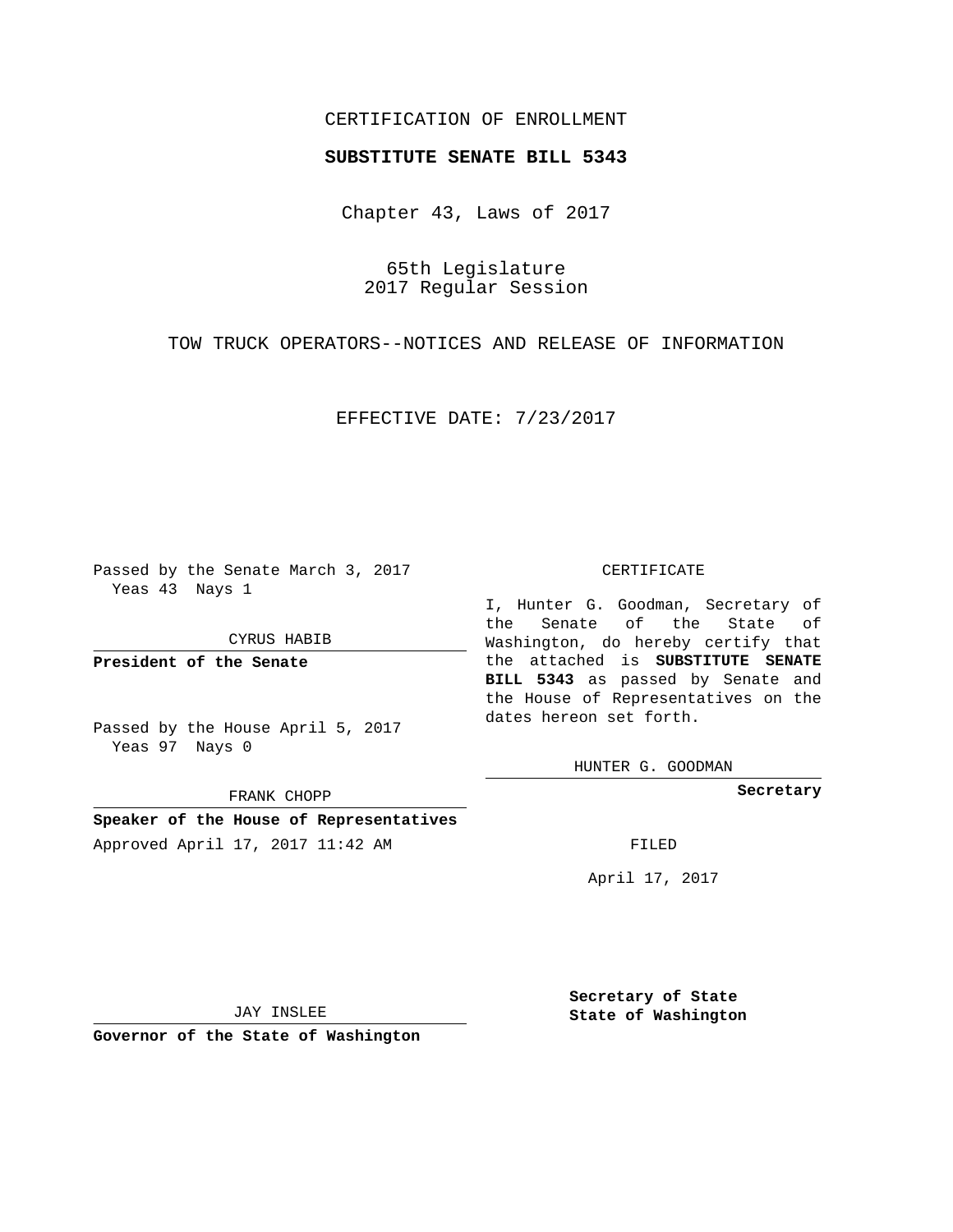## **SUBSTITUTE SENATE BILL 5343**

Passed Legislature - 2017 Regular Session

**State of Washington 65th Legislature 2017 Regular Session By** Senate Transportation (originally sponsored by Senators Warnick and Takko)

READ FIRST TIME 02/23/17.

 AN ACT Relating to notice sent by and certain release of information affecting registered tow truck operators; and amending 3 RCW 46.55.110 and 46.52.130.

BE IT ENACTED BY THE LEGISLATURE OF THE STATE OF WASHINGTON:

 **Sec. 1.** RCW 46.55.110 and 2002 c 279 s 11 are each amended to read as follows:6

 (1) When an unauthorized vehicle is impounded, the impounding towing operator shall notify the legal and registered owners of the impoundment of the unauthorized vehicle and the owners of any other items of personal property registered or titled with the department. The notification shall be sent by first-class mail within twenty-four hours after the impoundment to the last known registered and legal owners of the vehicle, and the owners of any other items of personal property registered or titled with the department, as provided by the law enforcement agency, and shall inform the owners of the identity of the person or agency authorizing the impound. The notification shall include the name of the impounding tow firm, its address, and telephone number. The notice shall also include the location, time of the impound, and by whose authority the vehicle was impounded. The notice shall also include the written notice of the right of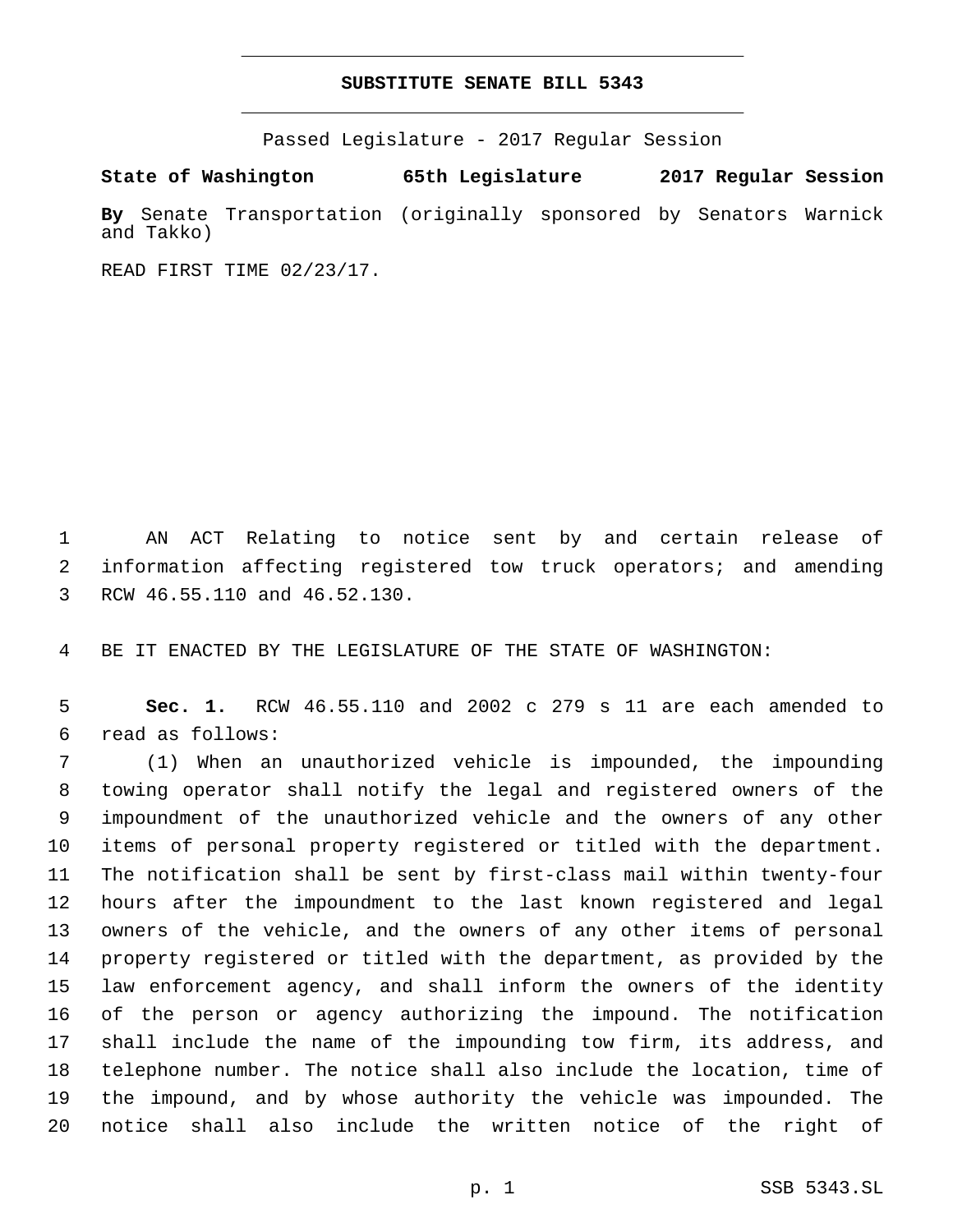redemption and opportunity for a hearing to contest the validity of 2 the impoundment pursuant to RCW 46.55.120.

 (2) In addition, if a suspended license impound has been ordered, the notice must state the length of the impound, the requirement of the posting of a security deposit to ensure payment of the costs of removal, towing, and storage, notification that if the security deposit is not posted the vehicle will immediately be processed and sold at auction as an abandoned vehicle, and the requirements set out 9 in RCW  $46.55.120(1)((+b))$  (c) regarding the payment of the costs of removal, towing, and storage as well as providing proof of satisfaction of any penalties, fines, or forfeitures before redemption. The notice must also state that the registered owner is ineligible to purchase the vehicle at the abandoned vehicle auction, 14 if held.

 (3) In the case of an abandoned vehicle, or other item of personal property registered or titled with the department, within 17 twenty-four hours after receiving information on the legal and 18 registered owners from the department through the abandoned vehicle 19 report, the tow truck operator shall send by ((certified)) first-20 class mail( $\frac{1}{2}$ , with return receipt requested,) a notice of custody and sale to the legal and registered owners and of the penalties for the traffic infraction littering—abandoned vehicle. The tow truck 23 operator shall obtain a certificate of mailing from the United States postal service when notice is mailed.

 (4) If the date on which a notice required by subsection (3) of this section is to be mailed falls upon a Saturday, Sunday, or a postal holiday, the notice may be mailed on the next day that is 28 neither a Saturday, Sunday, nor a postal holiday.

 (5) No notices need be sent to the legal or registered owners of an impounded vehicle or other item of personal property registered or titled with the department, if the vehicle or personal property has 32 been redeemed.

 **Sec. 2.** RCW 46.52.130 and 2015 2nd sp.s. c 3 s 12 are each 34 amended to read as follows:

 Upon a proper request, the department may furnish an abstract of a person's driving record as permitted under this section.

 (1) **Contents of abstract of driving record.** An abstract of a person's driving record, whenever possible, must include: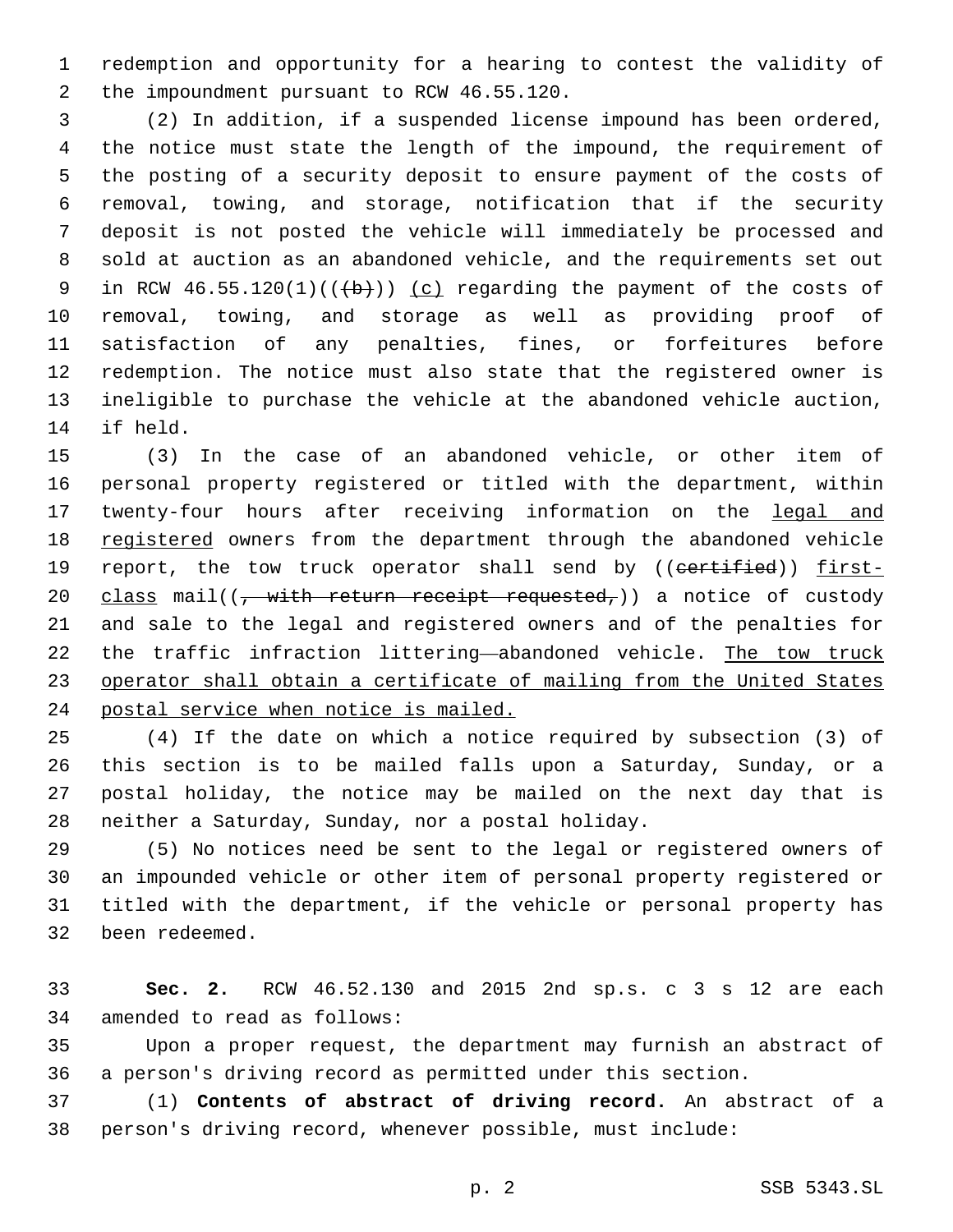(a) An enumeration of motor vehicle accidents in which the person 2 was driving, including:

3 (i) The total number of vehicles involved;

(ii) Whether the vehicles were legally parked or moving;

 (iii) Whether the vehicles were occupied at the time of the 6 accident; and

(iv) Whether the accident resulted in a fatality;

 (b) Any reported convictions, forfeitures of bail, or findings that an infraction was committed based upon a violation of any motor 10 vehicle law;

 (c) The status of the person's driving privilege in this state; and

 (d) Any reports of failure to appear in response to a traffic citation or failure to respond to a notice of infraction served upon 15 the named individual by an arresting officer.

 (2) **Release of abstract of driving record.** An abstract of a person's driving record may be furnished to the following persons or 18 entities:

 (a) **Named individuals.** (i) An abstract of the full driving record maintained by the department may be furnished to the individual named 21 in the abstract.

 (ii) Nothing in this section prevents a court from providing a copy of the driver's abstract to the individual named in the abstract or that named individual's attorney, provided that the named individual has a pending or open infraction or criminal case in that court. A pending case includes criminal cases that have not reached a disposition by plea, stipulation, trial, or amended charge. An open infraction or criminal case includes cases on probation, payment agreement or subject to, or in collections. Courts may charge a reasonable fee for the production and copying of the abstract for the individual.31

 (b) **Employers or prospective employers.** (i)(A) An abstract of the full driving record maintained by the department may be furnished to an employer or prospective employer or an agent acting on behalf of an employer or prospective employer of the named individual for purposes related to driving by the individual as a condition of employment or otherwise at the direction of the employer.

 (B) Release of an abstract of the driving record of an employee or prospective employee requires a statement signed by: (I) The employee or prospective employee that authorizes the release of the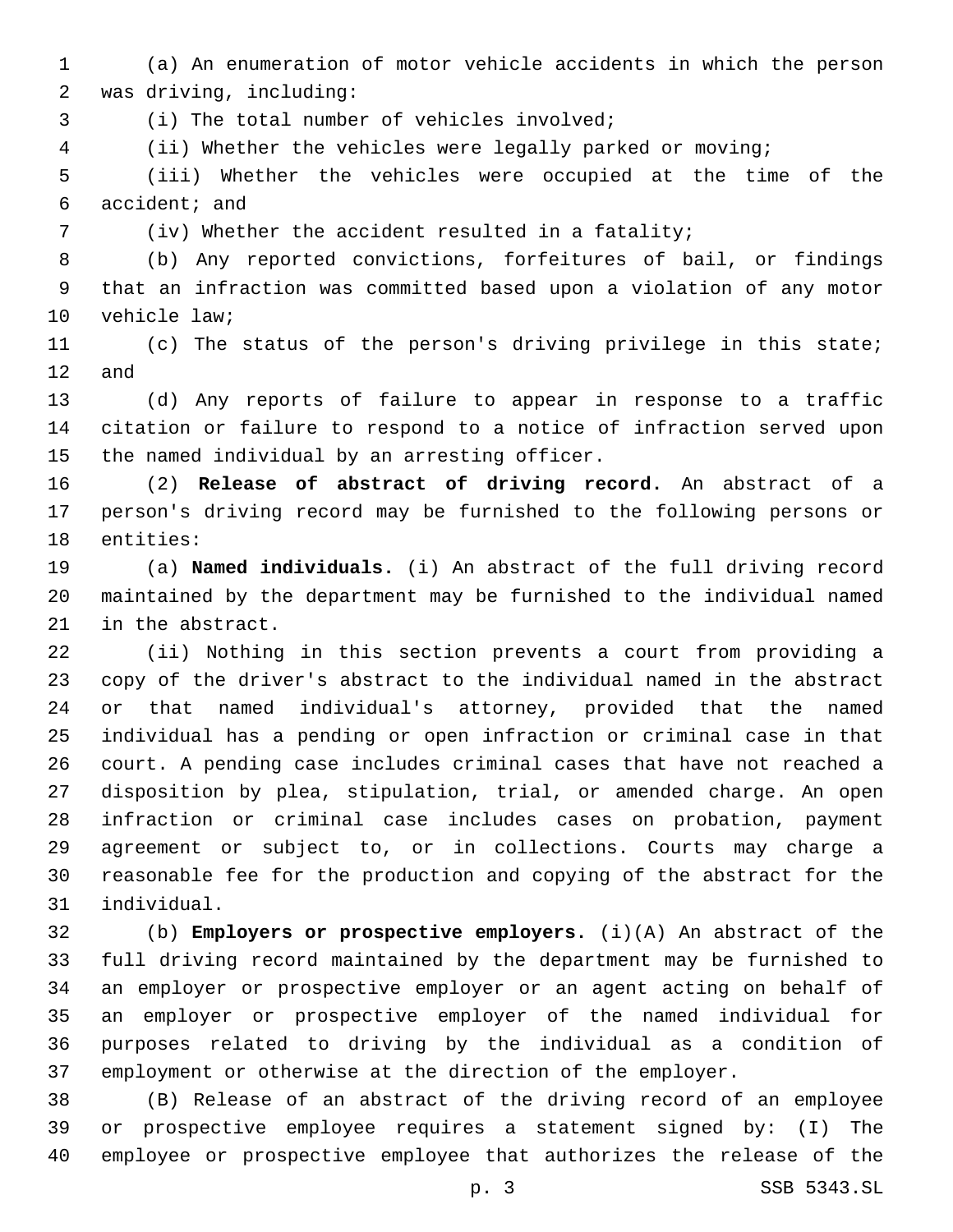record; and (II) the employer attesting that the information is necessary for employment purposes related to driving by the individual as a condition of employment or otherwise at the direction of the employer. If the employer or prospective employer authorizes an agent to obtain this information on their behalf, this must be noted in the statement. The statement must also note that any information contained in the abstract related to an adjudication that is subject to a court order sealing the juvenile record of an employee or prospective employee may not be used by the employer or prospective employer, or an agent authorized to obtain this information on their behalf, unless required by federal regulation or law. The employer or prospective employer must afford the employee or prospective employee an opportunity to demonstrate that an adjudication contained in the abstract is subject to a court order 15 sealing the juvenile record.

 (C) Upon request of the person named in the abstract provided under this subsection, and upon that same person furnishing copies of court records ruling that the person was not at fault in a motor vehicle accident, the department must indicate on any abstract provided under this subsection that the person was not at fault in 21 the motor vehicle accident.

 (D) No employer or prospective employer, nor any agent of an employer or prospective employer, may use information contained in the abstract related to an adjudication that is subject to a court order sealing the juvenile record of an employee or prospective employee for any purpose unless required by federal regulation or law. The employee or prospective employee must furnish a copy of the court order sealing the juvenile record to the employer or prospective employer, or the agent of the employer or prospective employer, as may be required to ensure the application of this 31 subsection.

 (ii) In addition to the methods described in (b)(i) of this subsection, the director may enter into a contractual agreement with an employer or its agent for the purpose of reviewing the driving records of existing employees for changes to the record during specified periods of time. The department shall establish a fee for this service, which must be deposited in the highway safety fund. The fee for this service must be set at a level that will not result in a net revenue loss to the state. Any information provided under this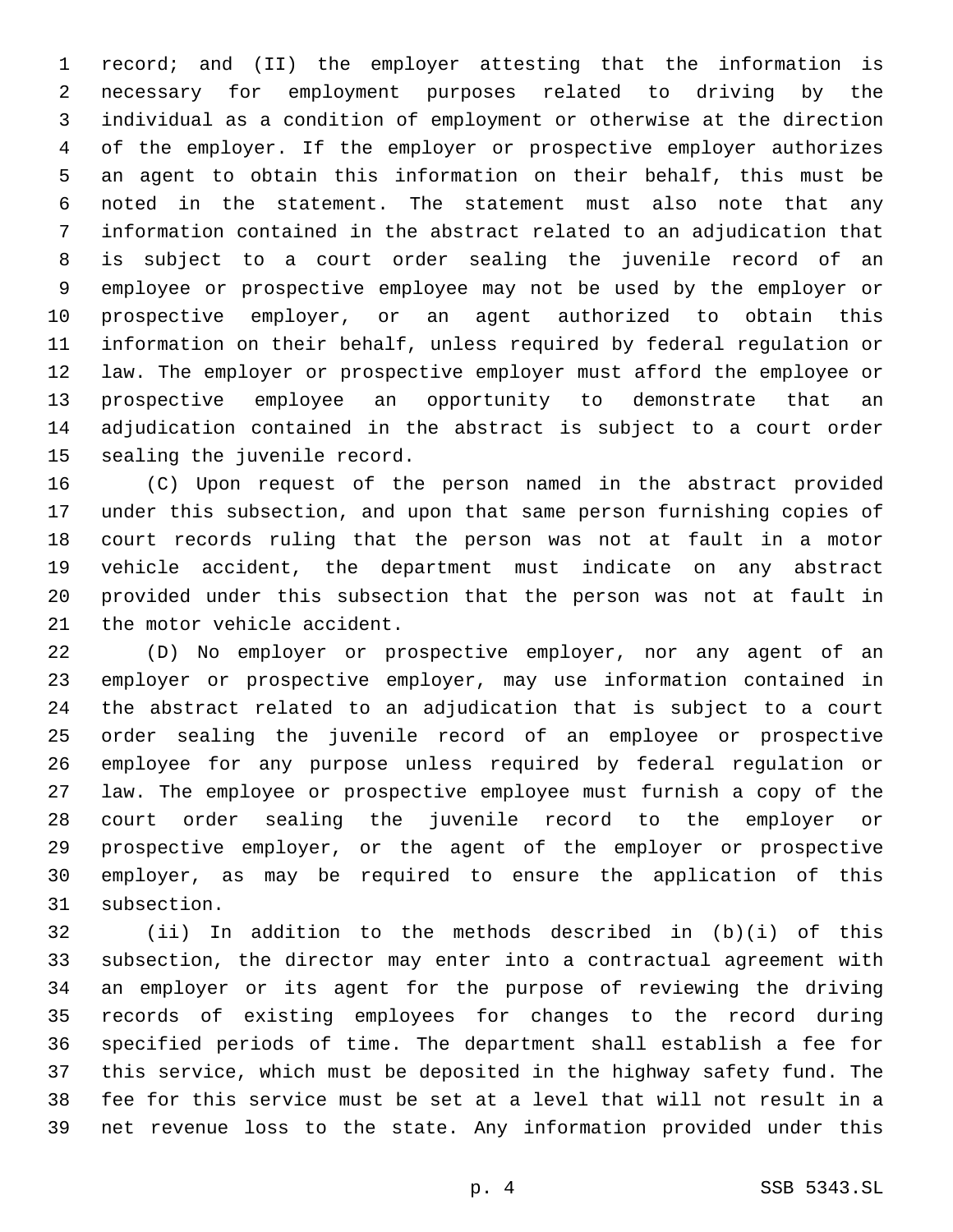subsection must be treated in the same manner and is subject to the 2 same restrictions as driving record abstracts.

 (c) **Volunteer organizations.** (i) An abstract of the full driving record maintained by the department may be furnished to a volunteer organization or an agent for a volunteer organization for which the named individual has submitted an application for a position that would require driving by the individual at the direction of the 8 volunteer organization.

 (ii) Release of an abstract of the driving record of a prospective volunteer requires a statement signed by: (A) The prospective volunteer that authorizes the release of the record; and (B) the volunteer organization attesting that the information is necessary for purposes related to driving by the individual at the direction of the volunteer organization. If the volunteer organization authorizes an agent to obtain this information on their 16 behalf, this must be noted in the statement.

 (d) **Transit authorities.** An abstract of the full driving record maintained by the department may be furnished to an employee or agent of a transit authority checking prospective volunteer vanpool drivers 20 for insurance and risk management needs.

 (e) **Insurance carriers.** (i) An abstract of the driving record maintained by the department covering the period of not more than the last three years may be furnished to an insurance company or its 24 agent:

 (A) That has motor vehicle or life insurance in effect covering the named individual;

(B) To which the named individual has applied; or

 (C) That has insurance in effect covering the employer or a 29 prospective employer of the named individual.

(ii) The abstract provided to the insurance company must:

 (A) Not contain any information related to actions committed by law enforcement officers or firefighters, as both terms are defined in RCW 41.26.030, or by Washington state patrol officers, while driving official vehicles in the performance of their occupational 35 duty, or by registered tow truck operators as defined in RCW 46.55.010 in the performance of their occupational duties while at the scene of a roadside impound or recovery so long as they are not issued a citation. This does not apply to any situation where the vehicle was used in the commission of a misdemeanor or felony;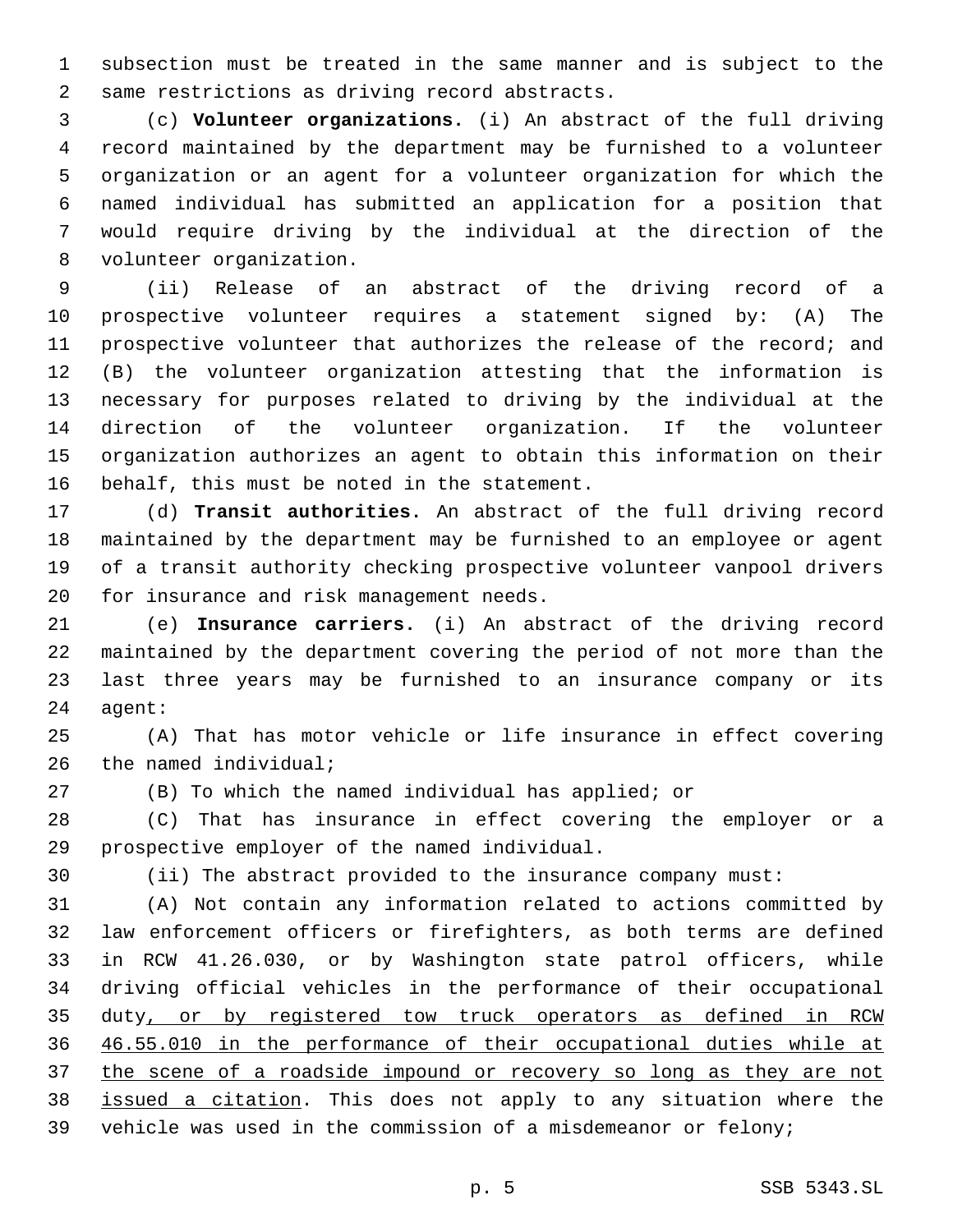(B) Include convictions under RCW 46.61.5249 and 46.61.525, except that the abstract must report the convictions only as negligent driving without reference to whether they are for first or second degree negligent driving; and4

 (C) Exclude any deferred prosecution under RCW 10.05.060, except that if a person is removed from a deferred prosecution under RCW 10.05.090, the abstract must show the deferred prosecution as well as 8 the removal.

 (iii) Any policy of insurance may not be canceled, nonrenewed, denied, or have the rate increased on the basis of information regarding an accident included in the abstract of a driving record, unless the policyholder was determined to be at fault.

 (iv) Any insurance company or its agent, for underwriting purposes relating to the operation of commercial motor vehicles, may not use any information contained in the abstract relative to any person's operation of motor vehicles while not engaged in such employment. Any insurance company or its agent, for underwriting purposes relating to the operation of noncommercial motor vehicles, may not use any information contained in the abstract relative to any 20 person's operation of commercial motor vehicles.

 (v) The director may enter into a contractual agreement with an insurance company or its agent for the limited purpose of reviewing the driving records of existing policyholders for changes to the record during specified periods of time. The department shall establish a fee for this service, which must be deposited in the highway safety fund. The fee for this service must be set at a level that will not result in a net revenue loss to the state. Any information provided under this subsection must be treated in the same manner and is subject to the same restrictions as driving record abstracts.30

 (f) **Alcohol/drug assessment or treatment agencies.** An abstract of the driving record maintained by the department covering the period of not more than the last five years may be furnished to an alcohol/ drug assessment or treatment agency approved by the department of social and health services to which the named individual has applied or been assigned for evaluation or treatment, for purposes of assisting employees in making a determination as to what level of treatment, if any, is appropriate, except that the abstract must: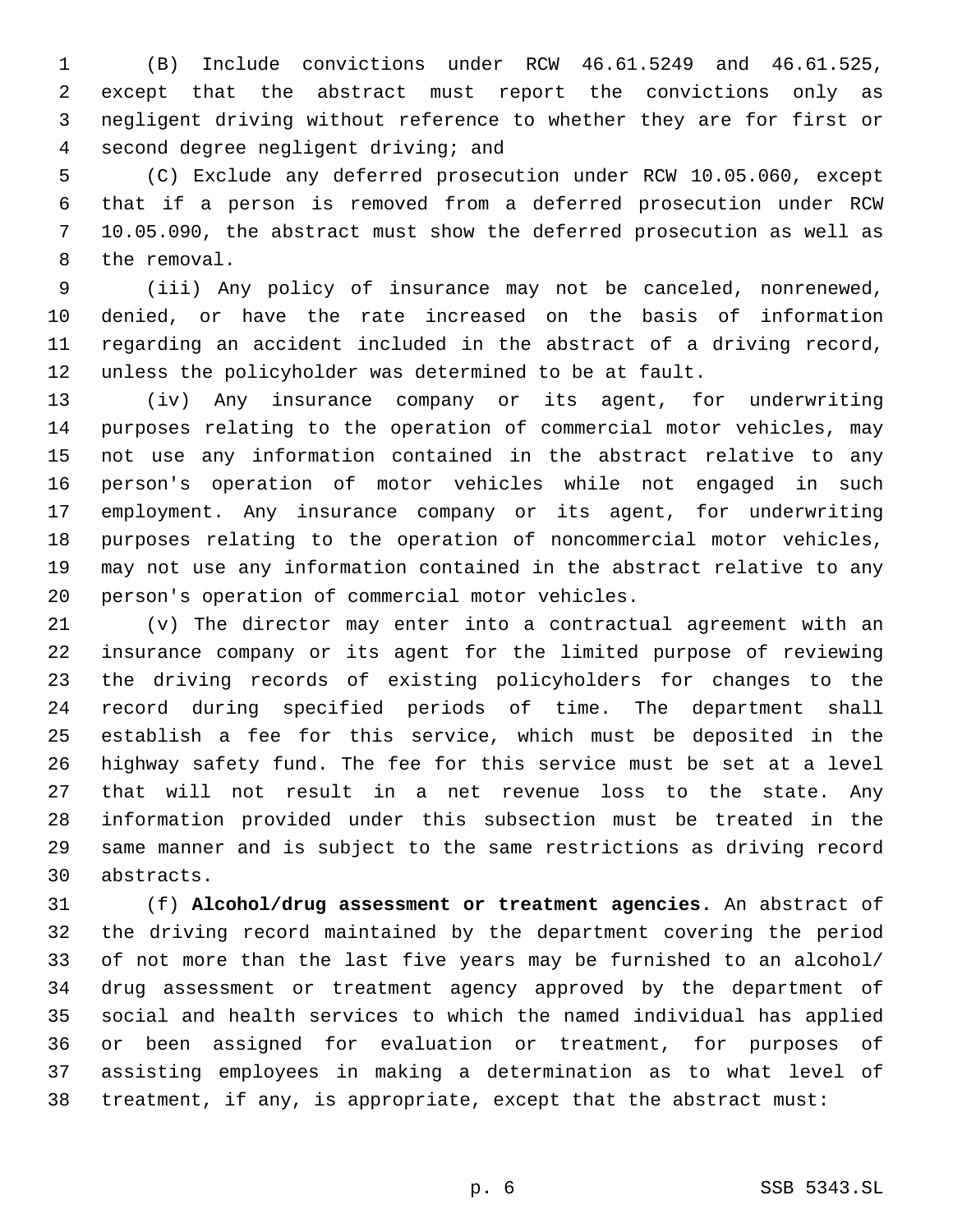(i) Also include records of alcohol-related offenses, as defined in RCW 46.01.260(2), covering a period of not more than the last ten 3 years; and

 (ii) Indicate whether an alcohol-related offense was originally charged as a violation of either RCW 46.61.502 or 46.61.504.

 (g) **Attorneys—City attorneys, county prosecuting attorneys, and named individual's attorney of record.** An abstract of the full driving record maintained by the department, including whether a recorded violation is an alcohol-related offense, as defined in RCW 46.01.260(2), that was originally charged as a violation of either RCW 46.61.502 or 46.61.504, may be furnished to city attorneys, county prosecuting attorneys, or the named individual's attorney of record. City attorneys, county prosecuting attorneys, or the named individual's attorney of record may provide the driving record to alcohol/drug assessment or treatment agencies approved by the department of social and health services to which the named individual has applied or been assigned for evaluation or treatment.

 (h) **State colleges, universities, or agencies, or units of local government.** An abstract of the full driving record maintained by the department may be furnished to (i) state colleges, universities, or agencies for employment and risk management purposes or (ii) units of local government authorized to self-insure under RCW 48.62.031 for 23 employment and risk management purposes.

 (i) **Superintendent of public instruction.** An abstract of the full driving record maintained by the department may be furnished to the superintendent of public instruction for review of public school bus driver records. The superintendent or superintendent's designee may discuss information on the driving record with an authorized representative of the employing school district for employment and 30 risk management purposes.

 (3) **Release to third parties prohibited.** Any person or entity receiving an abstract of a person's driving record under subsection (2)(b) through (i) of this section shall use the abstract exclusively for his, her, or its own purposes or as otherwise expressly permitted under this section, and shall not divulge any information contained 36 in the abstract to a third party.

 (4) **Fee.** The director shall collect a thirteen dollar fee for each abstract of a person's driving record furnished by the department. Fifty percent of the fee must be deposited in the highway